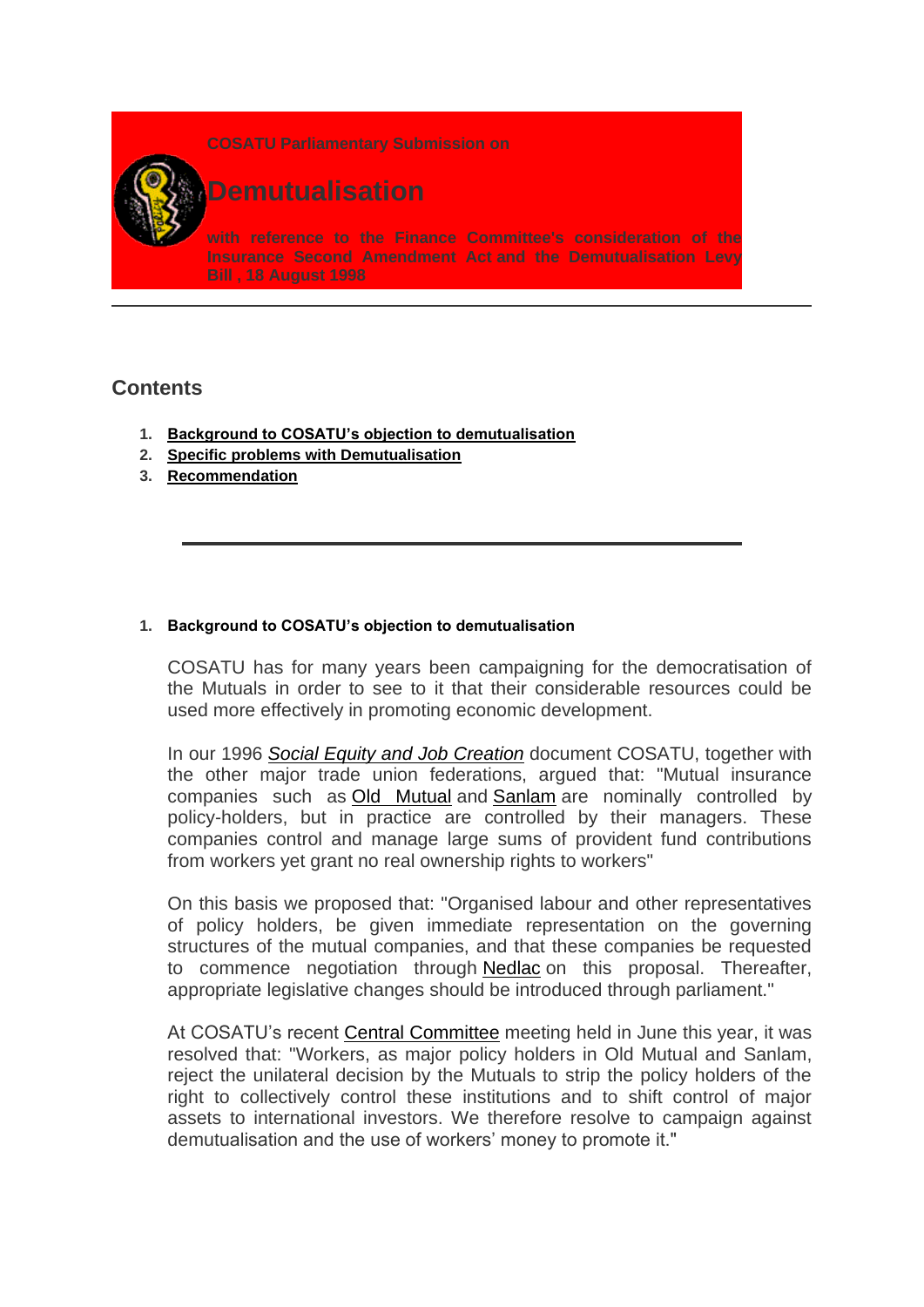Despite our well known demands and proposals in this important area, the trade unions were never given the opportunity as the collective representatives of workers and many policy-holders to participate in the restructuring of the Mutuals. Instead the management of the Mutuals went ahead unilaterally, presumably to pre-empt the democratisation of these institutions.

COSATU is not persuaded by the deluge of pro-demutualisation propaganda which, at some cost, has been circulated by the management of the Mutuals, in order to convince policy-holders to vote in favour of demutualisation.

We remain convinced that the proposed restructuring will have a negative impact for a number of reasons, most significantly as it will further entrench the power of the existing management and weaken the potential for policy holders to assert influence over a significant portion of the country's retirement resources.

This is most unfortunate, particularly as this centralisation of control happens at the very time when those who have been previously excluded from the governance of the retirement industry are beginning to exercise their rights to oversee the workings of the industry in order to promote its potential for assisting in democratic economic development.

Parliament itself has encouraged the promotion of this principle of democratisation when it passed the legislation which requires that 50% of trustees on retirement funds should be employee, or worker, representatives. COSATU believes that the same democratic principle should apply at a macro-level in the retirement industry, but that the corporatisation of the proposed demutualisation will lead to increased centralisation of social assets and remove the residual right which all policy holders and members of the retirement funds currently have.

Any *short-term* gains which may flow from a de-mutualisation, pale in significance when compared to the *long-run* economic and developmental potential of a democratically restructured retirement industry which could serve as a key component of an expanded social sector in our economy. COSATU's 1997 *[September Commission Report](http://www.cosatu.org.za/congress/sept-ch4.htm#tools)* emphasized that the goals of transforming the retirement industry could include:

- $\circ$  Influencing investment patterns so that investment generates real productive activity and jobs,
- $\circ$  Replacing the way enterprises are currently managed with democratic governance,
- $\circ$  The use of profit generated from enterprises in the social sector to benefit workers and communities, and
- o Tying the control of capital and assets to local community/worker ownership, and so limit the ability of capital to abandon communities or South Africa.

### **2. Specific problems with Demutualisation**

1. **Change in legal form prevents collective control and democratic governance:** Demutualisation entails a change in the legal form of Sanlam and Old Mutual from mutual assurers to a company, listed in terms of the Companies Act.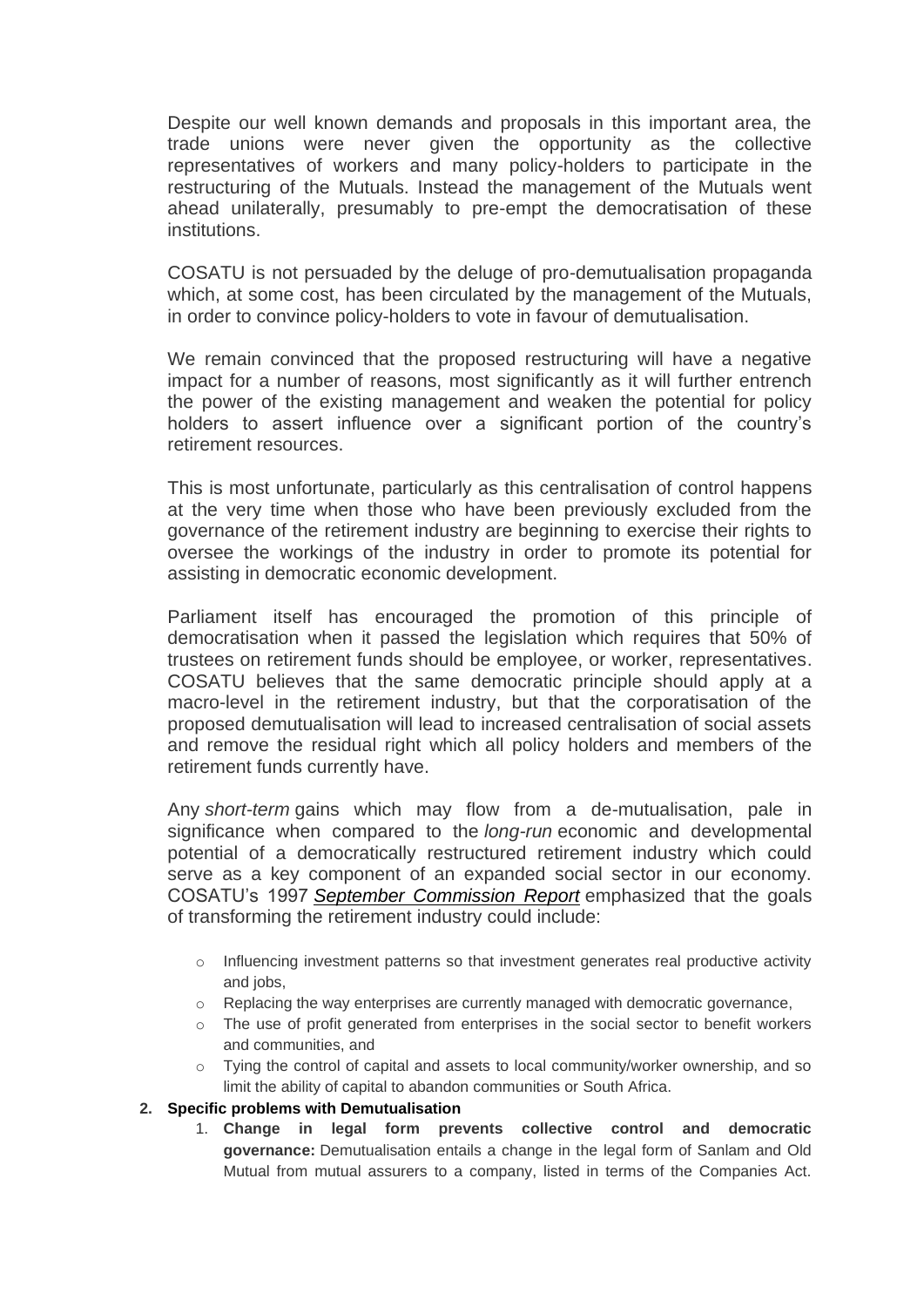This change pre-empts a broader public policy debate on whether a more appropriate structure should be adopted for a sector that wields enormous economic influence through its main business of managing workers' retirement benefits, which are regarded under ILO norms as a form of deferred wage. For example, organised labour and other representatives of policy holders should be given representation on the Mutual's governing structures. A key objective of such increased democratisation would be to influence the Mutual's investment policies towards increased job creating real investment.

- 2. **Listing will lead to centralisation of control:** When policy holders are issued with free shares in the newly incorporated companies, this is likely to lead to a centralisation of control in the hands of a few, as shares will be bought by the wealthy as they are more readily sold by lower income earners.
- 3. **The historically privileged stand to benefit more:** More information is required as to whether the composition of policy holders is disproportionately weighted in favour of the economy's historical insiders. If this is the case, the redistributive effect of the issue of 'free shares' to policy holders will be negligible and the historically skewed distribution of wealth will be reinforced by the demutualisation. This situation should be avoided as the resources of the Mutuals should be used to benefit a greater number of South Africans through progressive, socially sensitive, investment policies which will encourage genuine grass roots black economic empowerment. Uncertainty as to the effect on wealth distribution is exacerbated by the fact that the formula for distributing shares to policy holders has not yet been finalised and the extent to which management is going to benefit from the share allocation is not clear. To this extent, Parliament is being asked to endorse a scheme without knowing what its full implications will be.
- 4. **Sub-optimal economic impact:** It is claimed that the resources released by a demutualisation will 'heat up' the economy by boosting short-term demand, but there has been no discussion on how the vast resources (estimated at about R600bn) of the retirement industry could be used in financing a more stable expansion of the economy's supply-side over the longer-term. For example, instead of relying on onceoff de-mutualisation processes, the positive potential of the re-imposition of a modest level of prescribed assets requirement on the huge investment flow of the retirement industry should be considered. Through this requirement a portion of investment could be steered towards productive job-creating activities rather than being caught up in speculative financial markets. A prescribed asset requirement would have the additional benefits of:
	- providing a continuous rather than a once-off effect,
	- resourcing more structured supply-oriented initiatives like mass housing and infrastructure provision, and
	- having a more effective redistributive potential, as investments could aim at equalising services to historically neglected communities.
- 5. **Increased speculation rather than fixed real investment:** It is interesting to note that the memorandum of the amendment to the Insurance Act which facilitates the de-mutualisation appears to condone an increased focus on speculative activity. It notes that part of the amendment is specifically designed to allow insurers to hold shares in their holding companies as "Every insurer assembles a portfolio of quality assets - particularly equities… and it is accepted that the best shares in this context are shares in companies operating in the financial services sector - of which insurers form an important part". This fear is reinforced by the admission made by the current management of the Mutuals that for them a key objective of the de-mutualisation is to convert the entities into modern financial services companies, looking to maximize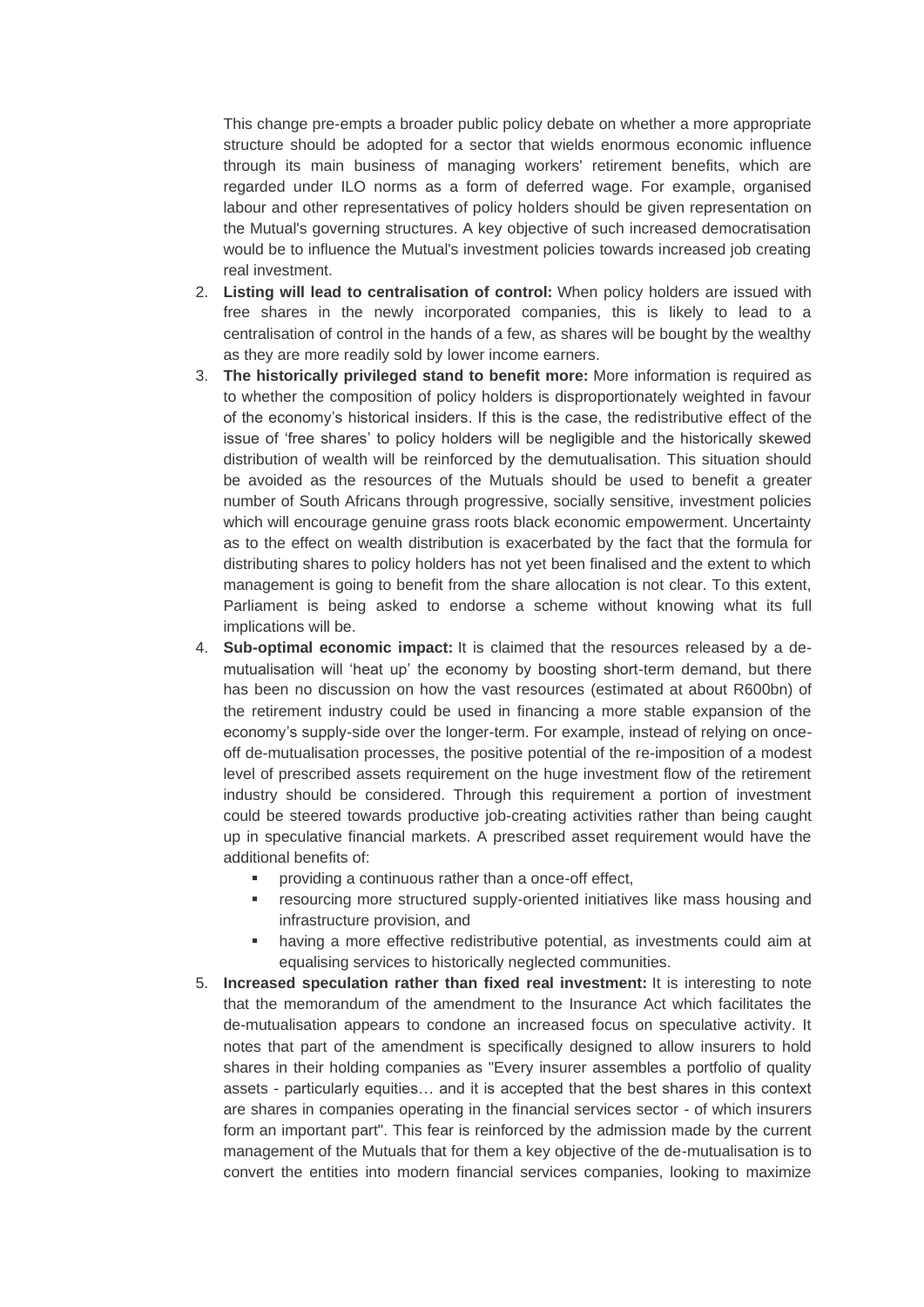quick returns (or minimize quick losses) without being encumbered by the will of the workers and pensioners whose 'deferred wages' they are gambling with.

6. **Irreversible step:** De-mutualisation is an irreversible step in the sense that once the collective savings and reserves of many decades have been converted into shares on the stock market in the hands of existing policy holders, it will not appear to be possible to return to a Mutual form of ownership. Therefore, the various options for the restructuring of the Mutuals should be carefully considered, and subject to informed public scrutiny and debate, before any particular route is adopted.

#### **3. Recommendation**

As we are convinced that demutualisation is the wrong path to follow, COSATU is deeply concerned that Parliament should assist in facilitating a proper 'public policy' debate on the de-mutualisation question and on the more general issue of the re-regulation, and in certain cases the remutualisation, of the retirement industry and the appropriate mobilisation of its resource base and investments.

It concerns COSATU that most of the information has been filtered to the public by those who have a powerful vested interest in the process. Parliament should lead the way in ensuring that the public is given proper access to unbiased information and should see to it that the questions which we have raised before the Finance Committee today, and the questions of any other interested parties', are adequately answered.

Indeed, Parliament itself should be appraised of this information in order to avoid a situation where it is asked to endorse a scheme without knowing what the legislation's full implication will be.

Taking a cautious view of the long-term impact of demutualisation, would not preclude shorter term developmental and job creating measures such as those to be financed through the envisaged Umsobomvu Trust. COSATU supports the Umsobomvu initiative, but we do not believe that it should be (partly) financed through a once-off levy on demutualisation. An alternative funding proposal for the Umsobomvu Trust, which we intend elaborating on at the forthcomin[gPresidential Job Summit,](http://www.cosatu.org.za/jobs-ned.htm) would be that all South African workers and business people make a donation to the Trust to the value of one days output of the South African economy. This could be supplemented with a fiscal transfer to the fund.

In summary, it is COSATU's recommendation that Parliament should consider delaying demutualisation pending the outcome of the interaction between COSATU and the Mutuals on this issue (which process is being assessed by today's EXCO meeting of COSATU) and pending the outcome of the following processes, to be steered by Parliament's Finance Committee:

- $\circ$  An inquiry as to how much money is being spent on promoting the de-mutualisation and how much is being spent on fairly expressing opposing views to policy holders and the public.
- $\circ$  A request that Old Mutual and Sanlam release data outlining the race, gender and class analysis of the policy holders so that the developmental and re-distributive